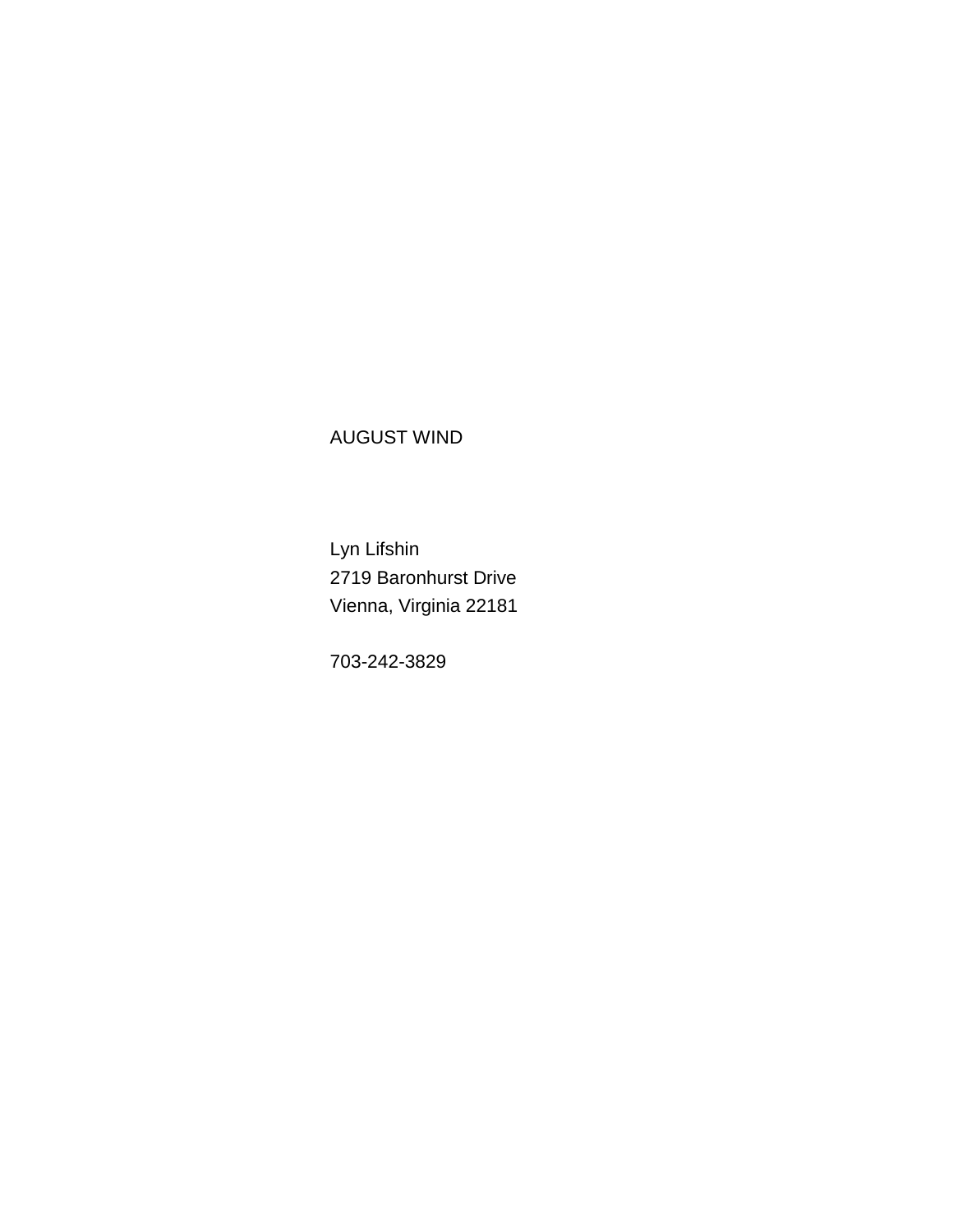## **AUGUST WIND** LYN LIFSHIN

"What do I need this for, I can't even be buried in it!" My mother frowned, as I stuffed the new Hawaiian sarong back into the shopping bag. With the car quickly packed, we began our panicky ride back to Stowe. The temperature sky rocketed to close to 100 that first week in May, 1990, and my mother had only heavy woolen clothes at my house. At her favorite department store she was too tired to prowl through racks she used to tear through excitedly, but sat quietly while I brought dresses to her. She settled on a plum and guava dress I wasn't sure she'd ever wear, but only after I tried it on to make sure if she couldn't wear it, I could.

I thought my mother might die in the car. She'd eaten so little the last few days. Since Bambi and a book of German stories where a child plays with matches and burns her mother up, I'd had fears of my mother dying. We'd been extremely close, without boundaries, it often seemed, as tangled at times as Siamese twins. My sister pointed out that usually if one twin died, the other did too.

Though my sister and I had not spoken for several years, we were flung back together when my mother, who *had* been getting thinner, suddenly couldn't eat. Although diagnosed with flu and dehydration, after years of saying she didn't want my sister or my sister's husband, a physician, to be contacted about anything, any health problems, she agreed, since I was going to be traveling and lecturing in Hawaii and California, to go to my sister's just to get her strength back.

My sister and I had ordinary childhood rivalries. She was petite, thin, blonde, a beauty with a lot of friends. I did well in school, skipped grades, wrote and painted but was shy, fat with glasses. I suppose we each longed for what the other had and could do. In school my sister wrote a story and was accused of plagiarism, something no one could prove. Perhaps, since she is a good writer, she had ambivalent feelings about my writing, the poems I'd published. Once my mother read me one of my sister's poems that touched me and I wrote a poem in response that was to be the title poem of a book, *KISS THE SKIN OFF*. Days before going to press, a night after I'd told a class that writing about family is a good place to start, I found a message on my answering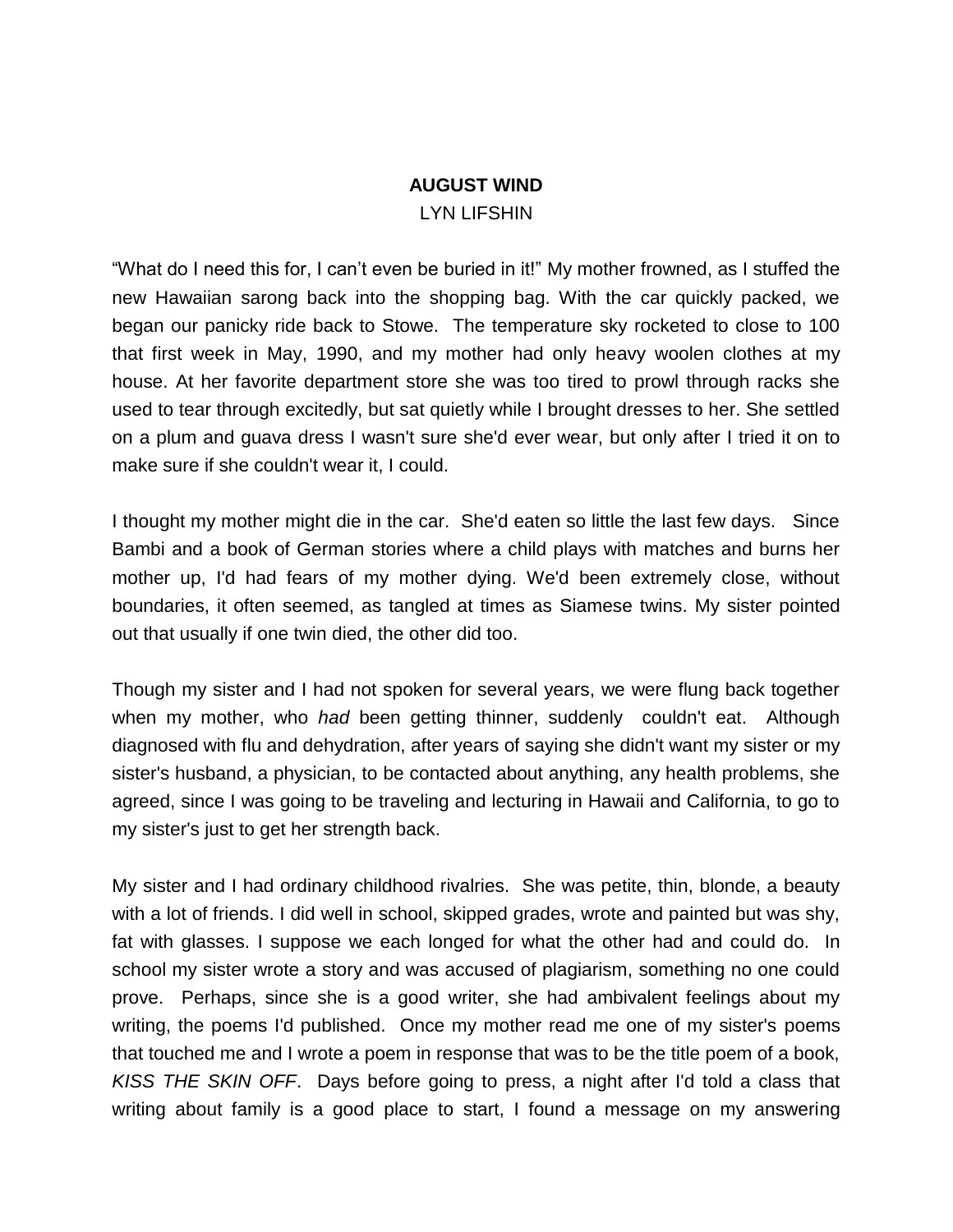machine from Joy that she was seeing a lawyer, would sue, if the poem wasn't removed. She called the publisher too. I was hurt, then, angry. I called a lawyer. It wasn't a legal issue I was told but a family one. I took the poem out, feeling my sister was more important. For a year, things seemed alright between us. I helped her through something very difficult for her, something she said she couldn't have gotten through alone.

Then, a car accident that slashed my forehead seemed trivial to her and my mother felt my sister was becoming a stranger, someone she didn't know. My sister and I didn't talk at all until that winter of 1990. When I got back from the west coast, my mother, who I thought was eating, gaining some weight, had another day when she couldn't eat or swallow.

After throat X-rays, the doctor drew my sister and me together and told us that unless he was wrong, my mother had inoperable cancer, had a few months to a year left. Dazed on valium, my mother waited under a blue sheet on the examining table. Still high, she joked that she'd be happy to take a drug the surgeon offered since it was a Merck drug and she had that stock.

Joy and I had promised mother she could come to my house if she had the tests. Even before this bad news, the stay in Stowe was stressful for both of them. My mother said she felt she was in jail, caged like my sister's turtles. My sister said mother was difficult, rude. Still, Joy was sure I could not properly care for my mother. "Don't forget, *you* are the poet. You write. I," she insisted, "take care of sick and dying people and animals." Somehow my mother and I wanted to believe that if we got to my house, she'd perk up, as she had often in the past, and be ok.

Shopping and eating out were what she loved to do. One night, everything seemed the way it had been. Her voice had a bell like quality I'd forgotten was missing. She ordered and ate salmon. In her new blue suit with lipstick, she looked lovely in the veiled light. It stung when she was reluctant to wear the suit, when she said she didn't want to wear it out. I felt as I had when she asked me to get rubber sandals for her, asked me to get 20 pair so she'd have enough to last, then revised the number down to 7.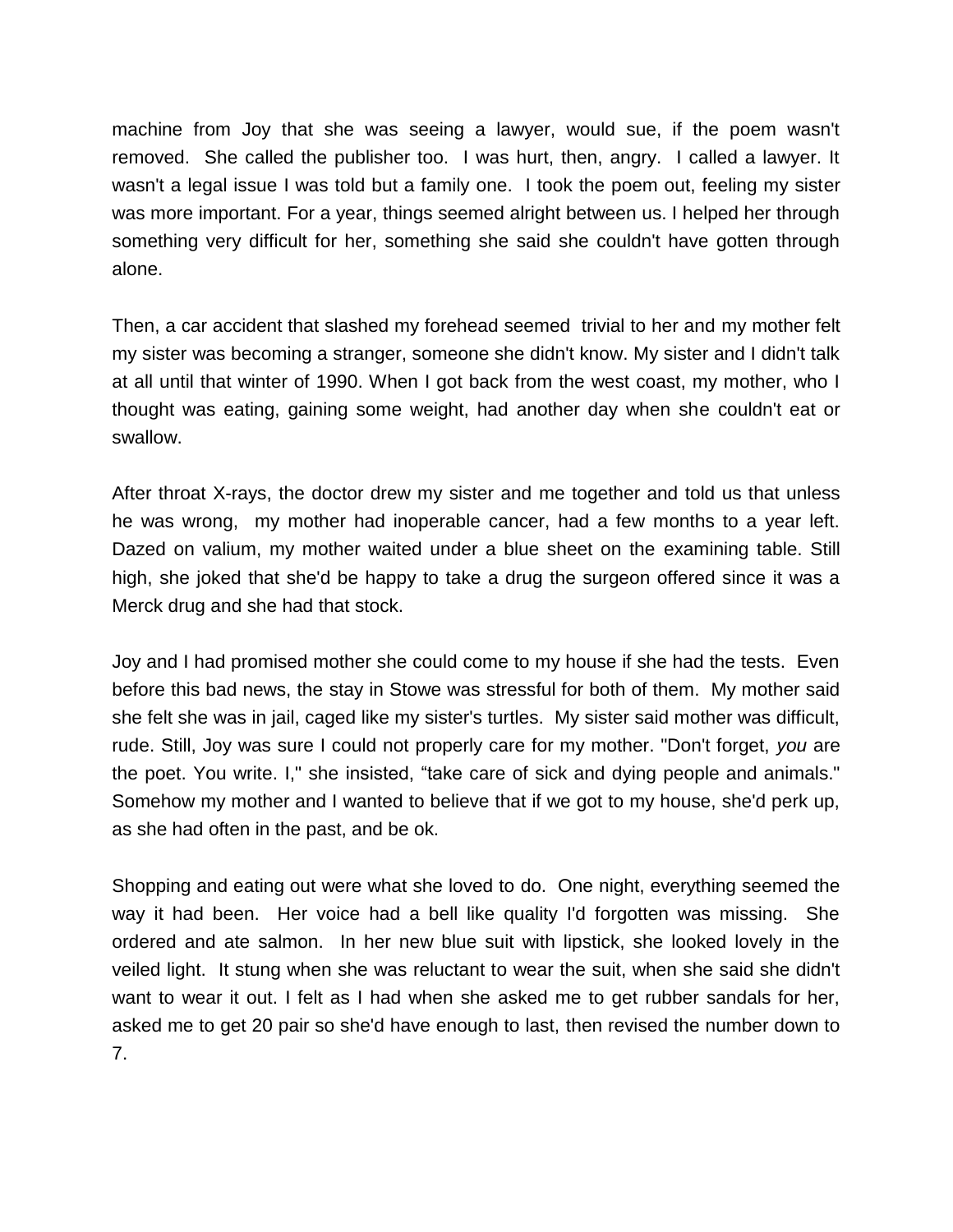After two weeks at my house, the tests came back. Inoperable cancer of the esophagus had been confirmed. My mother didn't want to go back. She didn't want to know anything more about "good" and "bad" cells. I was scared. My mother couldn't walk more than a step or two in the malls, couldn't even swallow a cheese sandwich. I made a hair appointment she felt too sick to go to. I'd planned a vet appointment for when she'd be with me, knowing she loved animals. She grinned at the red setter, at the poodles and cats. But she didn't feel well enough to come to a mother and daughter workshop even in the afternoon. And she wasn't drinking shakes I laced with rich ice cream or even tasting her broiled fish. She wasn't eating anything. When she tried to, she ran to vomit. At least, I thought, my mother had a doctor in Stowe she liked. Maybe my sister and I, together, *could* help each other and my mother through this.

Back in Stowe, I dreamt the leaves already had turned. Days were a blur of vomit bins. The high of each day for me was making an early morning cup of coffee. Just smelling the coffee became one of only a few pleasant rituals. Most of the time I sat with my mother in front of a hardly visible black and white TV in a room of caged turtles and we talked until she nodded off. When she wasn't too tired, I asked her questions about her past and taped her. I had my mail forwarded. My sister locked her two cats up in different rooms, in separate cages, doted on my mother and the turtles. My mother wanted to leave, said she felt like the turtles and cats, caged and trapped. I hardly left the house. I thought I'd gain weight from eating meals and just sitting, but, as if to keep up with my mother, I became bonier too. My sister's husband said we ought to write her obituary, that since she wasn't eating, she couldn't last to the second week in May. Ants gnawed wood, as if symbolic of the dark eating my mother, eating all of us.

For Mother's Day we gave mother piles of cards, knowing it would be the last chance to. "Why don't you save some, this is too much," she insisted. Words were charged. When my mother said she hated her hair cut, said "it killed her to look at it," it didn't seem funny. I cringed when she ordered, "Death by Chocolate," for dessert. Sammy Davis was in a coma from the same disease. My new anthology, *LIPS UNSEALED*, came out and my sister said I must not show it to Mother since the first piece was about the Jewish rituals of death. Tho she was weak, my mother still told me my skirt was too short, my hair brushing her cheek hurt her. I read that such criticism was a luxury of health in aging parents, felt relieved that that hadn't changed. Often I thought of *The Midnight Cowboy*, of John Voight dragging a scrawny Dustin Hoffman toward a dream of sea and light on Greyhound. I imagined rushing out, middle of the night, with my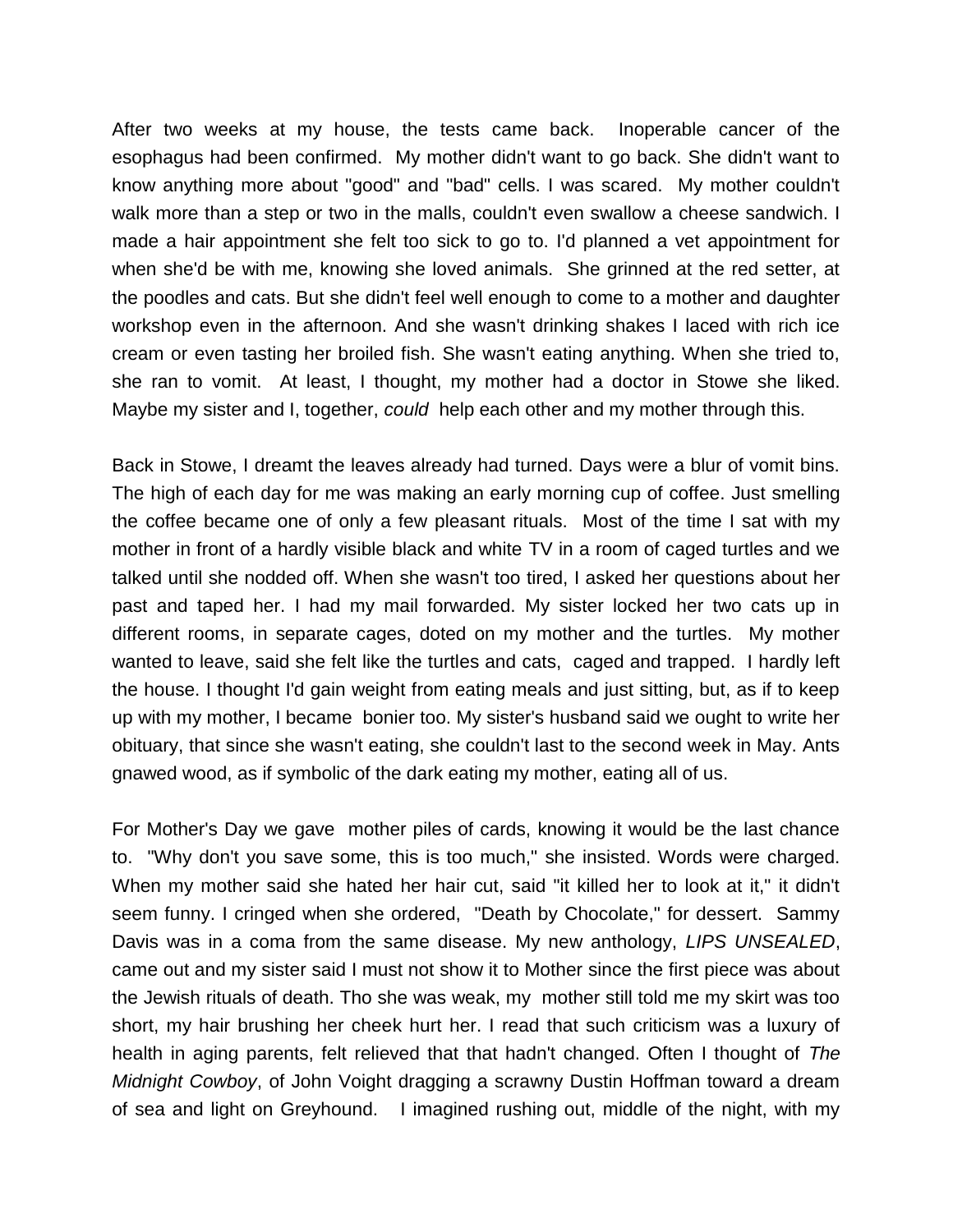Mama, my Ratzo Rizzo, for one last trip to the ocean, Hawaii, or New York City, the place my mother most longed to visit. Our outings were only to the doctor's, where, at one seascape in Maine, my mother shook her head, said she'd never go there again.

We weren't sure my mother would make it until her birthday in late May but we shopped madly, bought twenty or more cards, not knowing what to get someone dying. We did get an automatic iced tea maker my mother had wanted. As I sat with my mother, cut off from everything, I wrote poems, caught my mother's words, the iced tea maker, the days burning down. We celebrated two birthdays, one for May 25th , her real birthday, something she only found out about when she applied for social security: it had not been reported, since she was a girl and therefore a disappointment, until May 28, the day we always thought was her birth. One night while my sister and I frosted cakes, wrapped presents and blew up balloons, my mother, like a mischievous child, called up from the bottom floor at 1 am that she was coming upstairs and we were all, for an instant, giggly. On her second birthday, she woke up from a dream of fruit, starved, feeling wonderful, sure she was getting better until a ride out on bumpy roads made her dizzy, sick.

The cancer, we learned, was huge, had spread to her lungs, her stomach, liver. Though losing weight, she couldn't stand anything around her waist. I've heard people often hang on until their birthday. The day after hers, she still hadn't eaten, had a fever. Looking back, it was as if my sister and I, also, were only able to hang on until her birthday. Next day we went to the doctors. My mother had a slight bladder infection and the doctor prescribed some antibiotic. That night I sat with her. We were watching TV, *THE WONDER YEARS*, I think. Suddenly, she became someone else: a hunched up bird in the chair, giggling, hysterical. I'd been next to her, writing out checks. She was giddy. She said she'd never been so happy. I woke my sister and we bundled this stranger, vomiting and singing, "Tattle Tail, Tattle Tail your house is on fire," out to the hospital.

This was two days after my mother's birthday. My sister always tended to be bossy but often my mother would say it was just her way. For a long time, my sister and brother in law had felt my mother favored me, preferred to visit me and always stood up for me, as she had even when, as a child, I apparently was beating up a neighbor boy in the sandbox. We were all stressed, scared, had had little sleep. With my mother in the hospital, I felt even more isolated and more and more alone.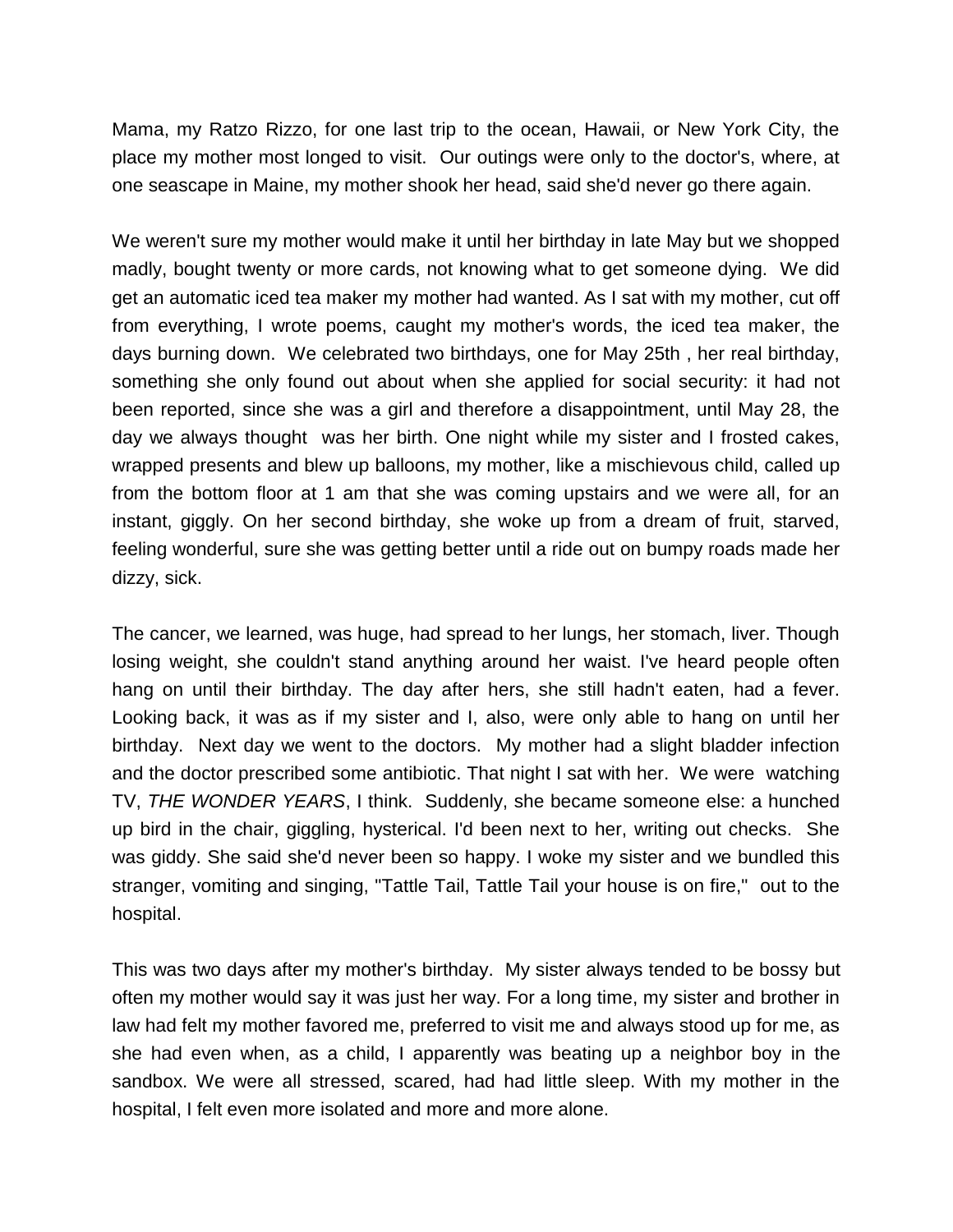My mother's strange behaviour had been a bad reaction to the antibiotics. From the hospital, my mother wanted to go to her apartment in Middlebury or to my house. She didn't want to go back to Stowe. But she did agree, when doctors said it would make her more comfortable, to go on hydration i.v. Angio-cath, syringes, Heplock, tubing, striated ringers, became new and mysterious parts of our vocabulary. Plans to escape with my mother seemed a lot more complicated with all these twists of plastic, bags, alcohol swabs, needles -- my sister made it clear that these were strange instruments for procedures *I'd* never be able to do.

Everything was more tense. My sister wanted power of attorney. My mother refused, didn't want the little money she'd saved drained, wanted out, wanted to die, wanted to be in her own house. My sister wished mother was in a coma so she could take care of her and not have to listen to her complain. My mother screamed that she wasn't a turtle, an animal. It was my sister's house and more and more, I felt that I was following her commands. If I had been able to leave the house even for a few hours occasionally, I wouldn't have felt so angry, resented it so much when my sister and brother-in-law drove to look at a house or when they both drove six hours each way to take her cat to a vet.

Tho she isn't, my sister looks older and doctors spoke mostly to her. I had moved into the twin bed next to my mother so I could help her to the bathroom throughout the night, bring her ice, try to coax her to take pills she refused. My mother moaned in pain but insisted nothing hurt her. One day I cleaned the vomit bowl 70 times. Losing control over so much, my mother insisted her slippers had to be pointed out a certain way, life savers arranged just so on the nightstand. Often I didn't wash her hands right. There was too much soap, or the water was too cold, or I didn't fold the towel right. When she didn't have the strength to pull herself up from the toilet, she'd put her arms around my neck. I think we both wondered when she wouldn't still be able to do that.

The more starved my mother seemed, the more ads for restaurants she read. She wanted lamb chops, steak, roast beef. Even in June it was clammy and chilly in the mountains especially in the room we shared, already half under ground. Like a tree near the house that cracked and exploded one night there were explosions between us. One day, after some confrontations, my sister's husband raised his hand over me and told me I'd better get out. He said if I wasn't gone in 20 minutes, he'd call the police. He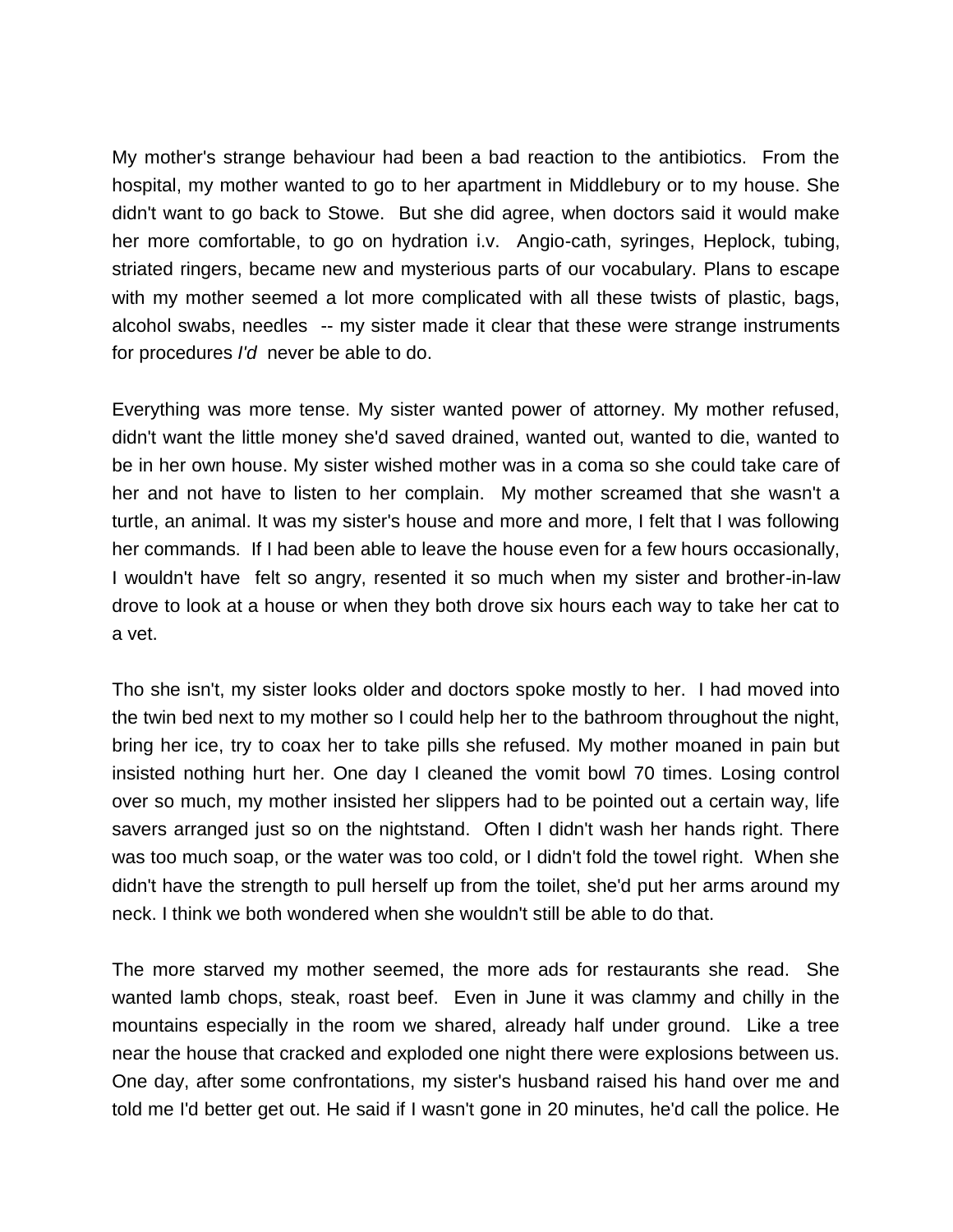and my sister screamed that I was an incompetent, selfish bitch. "Get out," he bellowed, "and take that shit of a mother too."

I drove into town shaking. I'd never felt he liked me, but we were all trying to somehow help each other and my mother through this. Part of me wanted to get in the car and never go back. But I couldn't leave my mother, tho she whispered, "Get out. It was always like this before you came. It will blow over." It was July 2, my sister's birthday. I didn't leave. And it did, for a short time, quiet down. I gave Joy the gift I had picked out, a green basalt turtle. She seemed sad, extremely overweight, older than she was. Talking about Mother she said how our mother had wasted her life, then added, maybe thinking of her own life, "doesn't everybody."

Two days later, on July 4th, relatives came up. It was a buffer. We all put on fronts. The roads washed out. There were huge gullies. No one could go anywhere. It hadn't been a bad day. My uncle had brought date cookies and it was a relief to have others in the house. Later that night my mother refused her pill again and my sister who, in the beginning had worked hard to buy my mother special foods, shopped with me for treats that might entice Mother to eat, seemed to have run out of patience. When she snarled, "You'll take it or go to a nursing home, " we were on the beginning of the end of our stay in Stowe.

July 10th, was one of the first warm days in the mountains. At the doctor's office, my mother exploded, said she was sick of being bossed around and she wanted to leave. Gutsy, tho weak, even at this stage my mother blurted out what she felt. She said she had to say what she felt and said she wanted to come to my house. My sister was shocked. Her face went white. Shaken, she stayed at the office while her husband, not knowing what happened, took my mother and me back to their house. I couldn't believe my mother would, no *could*, actually leave. I threw all the books I'd brought with me, clothes, everything into my car. That night, my sister and brother-in-law glared, asked if I really thought I could take mother to my house and I said yes. I'm not sure I believed the words.

The next morning was one of the most painful. My mother seemed calm about leaving. I was to go to Niskayuna first to find a doctor, nurses, aides, then come back and ride with her on the ambulance. I couldn't sleep. It was July 11th, the night before my birthday. I dressed about 4 am, as if sleep walking. My sister had bought presents for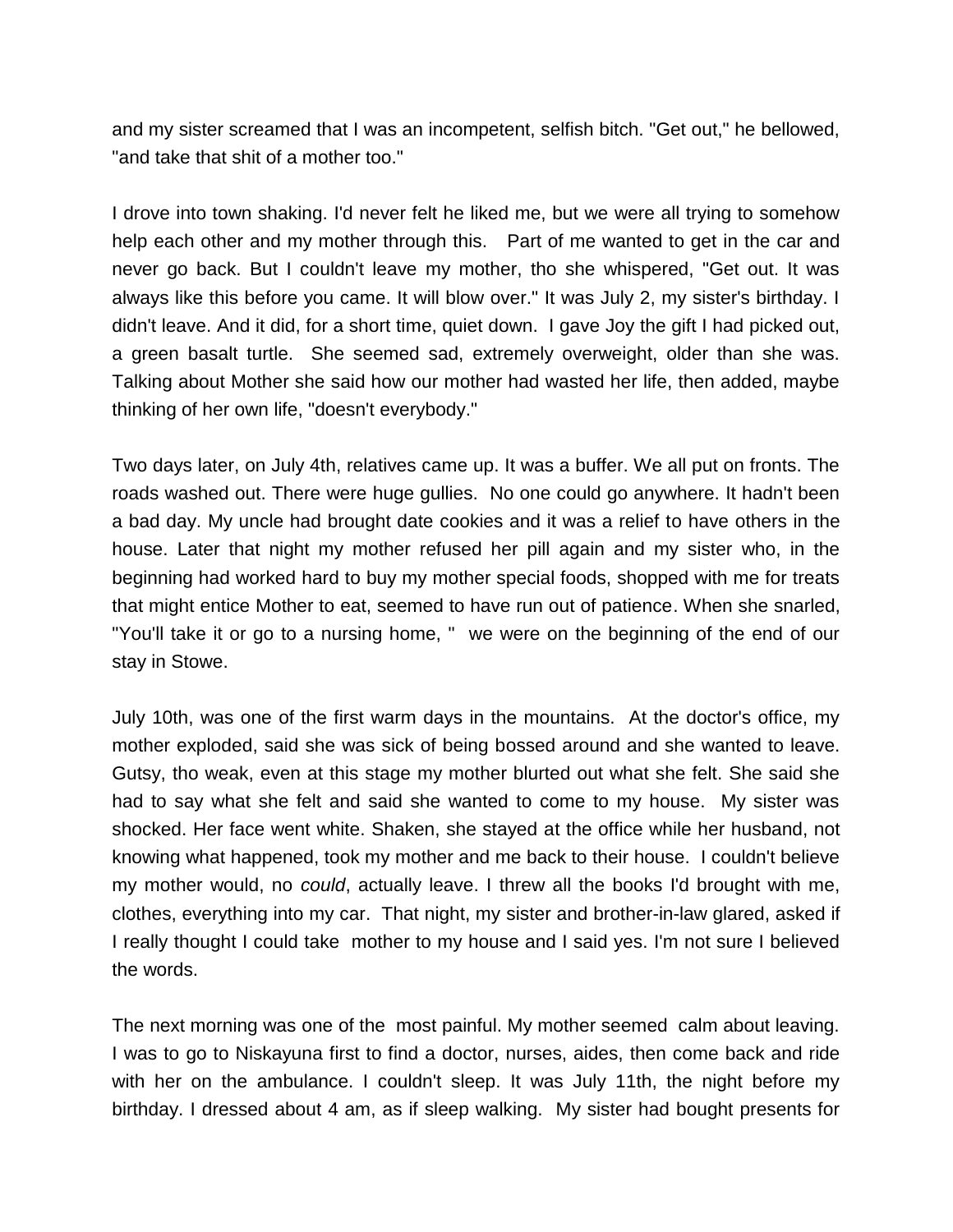me before this last explosion, Chloe and some coconut skin cream she knew I liked. She had a card for my mother to give me but my mother seemed almost too out of it to sign it. I think it was the only time I drove anywhere that she was not terribly worried.

When I backed my Thunderbird through the dark pines, it was the first time I'd been alone in months. But there wasn't much time to catch my breath. I felt overwhelmed. I called nursing associations, Hospice. Few doctors would even consider taking on anyone as ill as my mother. No I.V. therapy firms would agree to take my mother without a doctor's request. Finally one doctor said he would see my mother, but only if she was on Hospice.

Friction between my sister and I escalated while I tried to make arrangements. I think it was hard for her to see me taking some control. She called me often at 6 am to check up on me. When I arranged a visiting nurse, she called the association and gave them different information. Even arranging the ambulance became complicated. My sister canceled it and wanted to make different arrangements. One moment my sister wanted my mother to leave immediately, within 24 hours. The next, she told me she was doing much better in Stowe and shouldn't leave. Finding an acceptable doctor was eventually turned over to the lawyer, as getting the ambulance was.

On August 5, friends drove me up to Stowe so I could be on the ambulance with my mother. I stayed Nichols Lodge, a rustic place in the middle of fruits and flowers. It was a strange day. In the afternoon I'd driven to my sister's to pick up my mother's things. When I didn't follow Joy's orders to return at twilight for more instructions, my sister, who'd kept up a calm facade to my friends, broke out with "You selfish bitch."

I walked around the grounds at the lodge that warm misty night, knew it would be the last time I would be alone until I was. When it was too dark to take in the chrysanthemums, daisies, sun flowers, apples, all the huge dripping leaves, I sat on a tiny bed knowing, I would never not remember the musk of wet grass, lilies, damp earth and roses.

In the morning I put on khaki pants that had been tight but now bagged. They would be my next week's uniform. It was rainy and dark. The ambulance picked me up, then my mother. My sister was as stony faced as when her cat died, its heart full of clots. She and I said nothing to each other.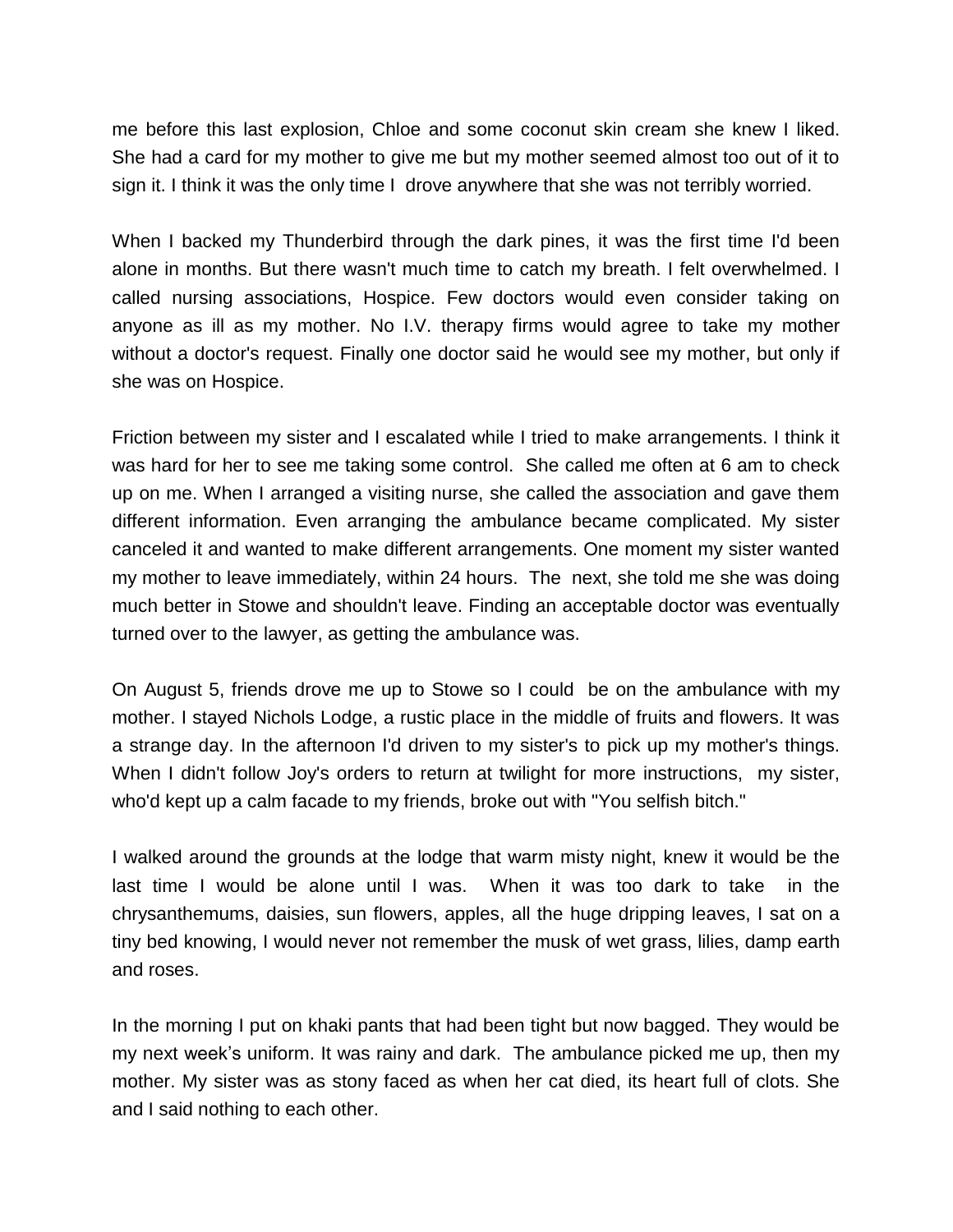As we drove toward Lake Champlain my mother smiled as if she was on a special vacation trip. She loved seeing the black eyed susans and asked me to stop at a Dunkin Donuts for coffee and muffins. Although she hadn't had coffee for a while, she seemed to enjoy it, as if we were back in our old pattern. The road down from the house on the mountain in Stowe was bumpy, something that seemed especially uncomfortable for my mother, even with a drug, Compazine, to relieve nausea, but as we got closer to the ferry, she seemed more comfortable. When she needed the bed pan, the attendant did it. Soon I knew *I* would be doing things I never had.

The trip was long. I think about five or six hours. I was sitting on a metal bench in the ambulance. We had to stop at the doctor's where my mother insisted nothing hurt but winced when he touched her. My sister sent a letter with the ambulance crew to the doctor saying if my mother's care at my house was not good enough, to notify my sister. I wouldn't have known this if the doctor didn't hand it over to me. My mother and I were both exhausted when we got to my house. I had brought photographs of her mother and of us as babies but she didn't seem to care. I'd "redone" "her" bedroom with tables for pills and lotions and put plastic sheets on the bed. To my amazement, the i.v. team came and gave me a kit and a list of instructions. They didn't even have me try it out with them! I was terrified. All the tubes, the swathes the catheters and solutions, needles I still find the covers for in corners, under beds. The i.v. therapy that my sister had said I couldn't learn, turned out to be the easiest part of those last days.

Since my mother associated my house with fun and being able to do things, she expected, somehow, that coming back there again, she'd magically be ok. That first night, after I helped her to the bathroom that was just around the corner, pulling her off the toilet, as I had in Stowe, she slid from my arms to the floor. Luckily someone was there to help me get her back to bed.

Those last days my mother didn't want me out of her sight. She didn't want me to shower, go to the bathroom, talk on the phone. She was upset if I called nurses or doctors. Still, in two weeks so many people came and I think my mother enjoyed that. The house was quickly transformed. The fruit wood bed was folded up and placed in my study, a barricade to books I wouldn't have time to think about. Instead, a hospital bed, wheel chair, egg crate mattress and sheep skin changed the room, as a film crew coming to do a documentary with dollies and cameras had a few years earlier.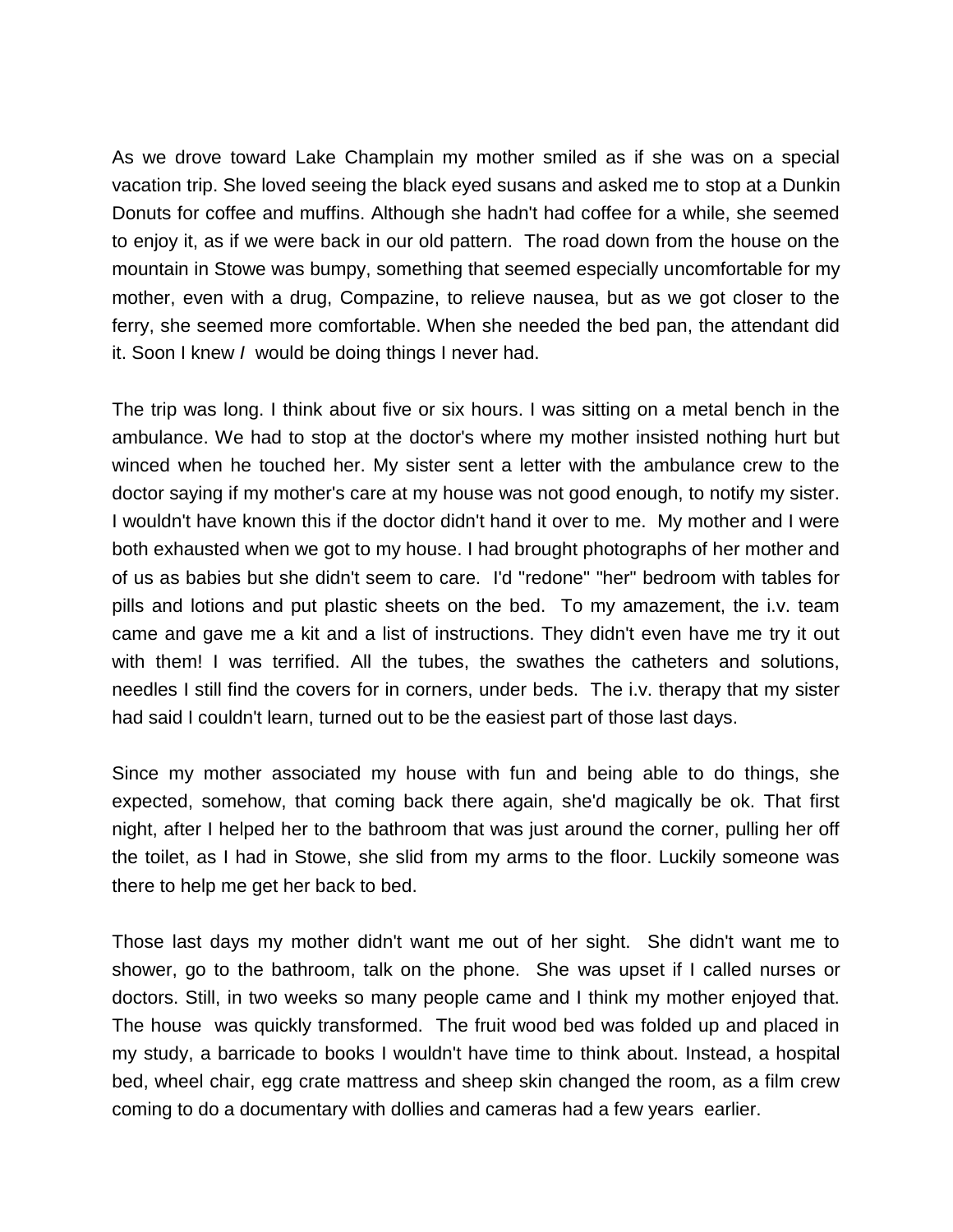I think my mother's lawyer anticipated trouble after her death. So when my sister insisted she wanted to be able to talk to mother directly, not go through my answering machine or me, I put in a private line and phone in my mother's room. That morning seemed unreal. My mother had only been at my house a few days but by then we had a commode near the bed. Tho she was failing faster than anyone realized, my mother was so feisty and verbal one nursing agency said she'd be going strong at least half a year. Only one Hospice nurse gave me a prognosis in terms of time left. When she said three weeks, I gasped. I felt whatever was ahead, I wanted to do, however difficult and demanding. On the way to the commode that Tuesday, my mother had an accident. It wasn't the first. She had an adult diaper by this time and as I was trying to figure out how best to deal with the situation, the door bell rang and it was the phone man. I told him he'd *have* to wait. I tried to clean up the floor, the bed, my mother. Then, getting her back up into bed, somehow, she got into an awkward position and couldn't move and I couldn't move her. The intravenous therapy was nothing compared to trying to move her 70 lbs gently. I asked the phone man and, as if this was a totally standard part of any phone installation, he picked her up and got her on the soaker in the middle of the bed.

Oddly, my mother began eating: tongue sandwiches, strawberries, chicken, pizza and lots and lots of spinach soup and beet soup. I began crushing Demerol into that red liquid since she began to refuse all pills and the nurse said not to force her.

The Hospice nurse told me I could do what at first I had little confidence I could. Those months were a series of strange gifts: the gifts my sister and I exchanged that now seemed ringed with sadness, the gift I tried to give my mother of my time and love, something I'd always given but not always without a bit of resentment. For weeks, my mother kept trying to shove twenty dollar bills from the black pocket book she never was without into my hands. An uncle gave me an extra large birthday check for the expenses when my mother came. My mother gave me the gift of confiding in me, trusting me with her checks and keys as she did no one else. She told me what to take from the apartment: the ivory mahjong set, old binoculars, the white and gold dishes, bowls from Bavaria, the leaded glass chandelier. She told me where her will was, told me to look at it. I couldn't find it until later, clearing out her apartment. In those months, as in the years before, she gave me, from things she said or did, more poems than I know what to do with. She gave me the ok to write anything about our relationship, only wanted me to show the published work to her. Later, in her cluttered apartment, my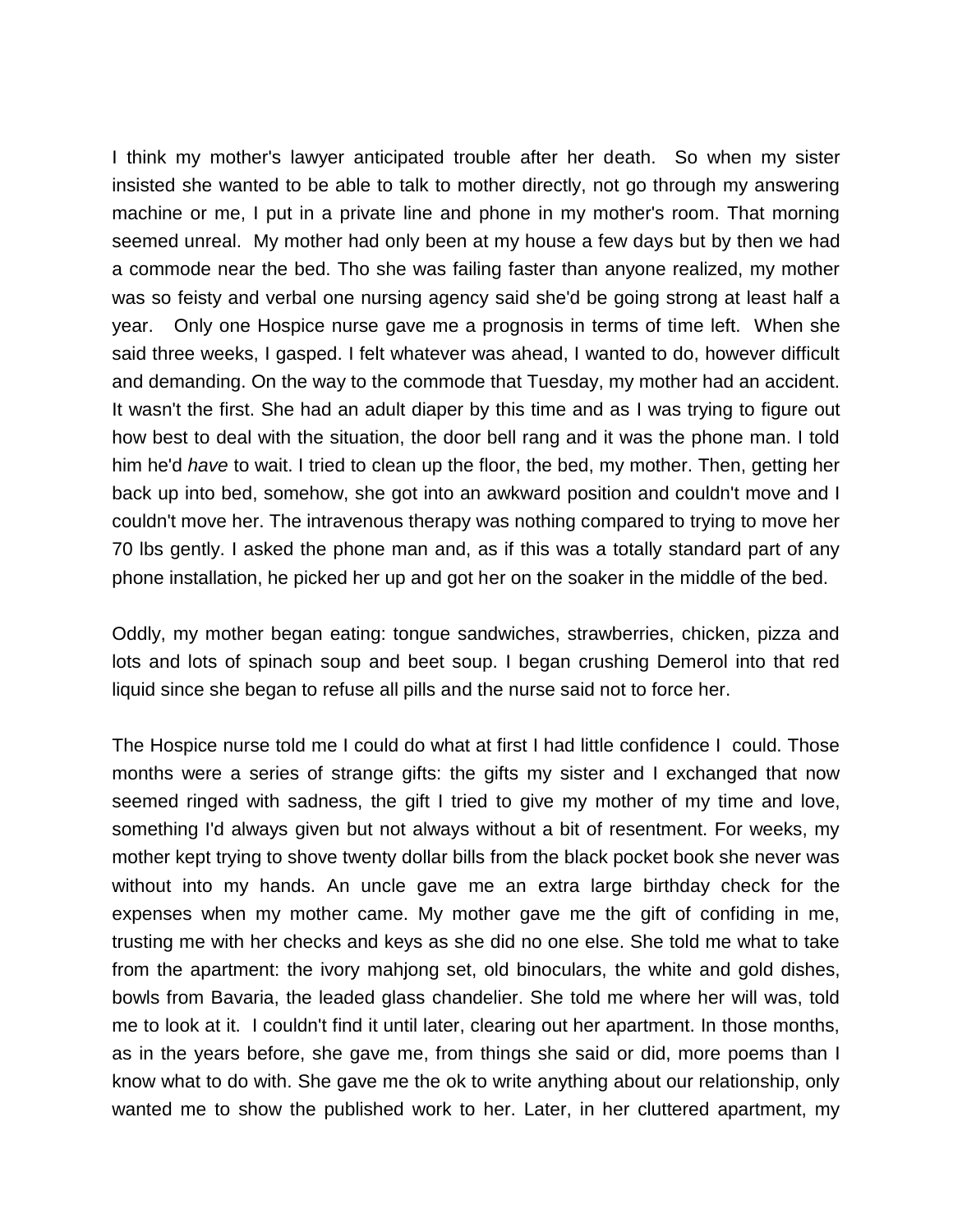books and magazines were perfectly ordered, behind glass. My friends wrote cards to my mother and to me wishing the best, talking about our unique closeness. But perhaps one of the most important gift was from the head Hospice nurse when she told me I could support and help my mother through her dying and even more important, made me believe her, as I had believed my sister, earlier, when she said I could never deal with what I would have to.

There were distractions. My cat stayed close to my mother, often on her TV. She seemed to know my mother didn't want to be alone. Because my house had been empty so long while I was in Vermont, mice skittered through corners. One night the evening aide, Tammy, and I caught one in a jar, hiding on a light cord in my room. One of the saddest things was my mother's answer when asked what she would want if she could have anything and she said, "to find out the diagnosis was wrong."

Dina, a tomboyish therapist, was one of my mother's favorites. They talked about dogs, TV, recipes, the races, laughed but my mother never talked about her cancer. When Dina came for a few hours , I'd shop, take an hour to just sit alone in a friend's house. At 11 each night, I flushed my mother's Heplock, kissed her goodnight and waited for the night aide. It was the second week in August. I stood at the screened door and listened to leaves, knew I had a few hours to myself but was too tired to work. One night a new nurse came and my mother called her a murderer, wanted her out, hated her garlic smell, her accent. When my mother fought with such fury and energy, no one could imagine she was so ill. That night my mother and I had had a nice dinner together, watched a drama on TV. We both fell asleep in the middle of it. The evening, a Friday night, had seemed a close, calm quiet night. I was stunned how enraged my mother became at this poor woman. "Get her out," my other screamed, "I want Lyn to stay up all night with me." I was so tired. It was the day I'd been told that three weeks was probably all she'd live. I don't know if I was more racked with anger or pain. I wanted to hold her, but I didn't. In the morning, uncles came and my mother grinned, as I rubbed her back, "we got our fighting done last night."

On August 12th, armed with Compazine and some Demerol in strawberries we carried her to the car and to her favorite place: the mall. It had been a good day. She had even eaten corn on the cob that noon. Had we thought of wheel chairs earlier, she could have gotten out on the bike path in Stowe, seen lilacs one last time. At Crossgates Mall she didn't want to miss a store. Her face lit up but she was so scrawny, sitting must have been uncomfortable. We bought and devoured butter pecan ice cream. She wanted to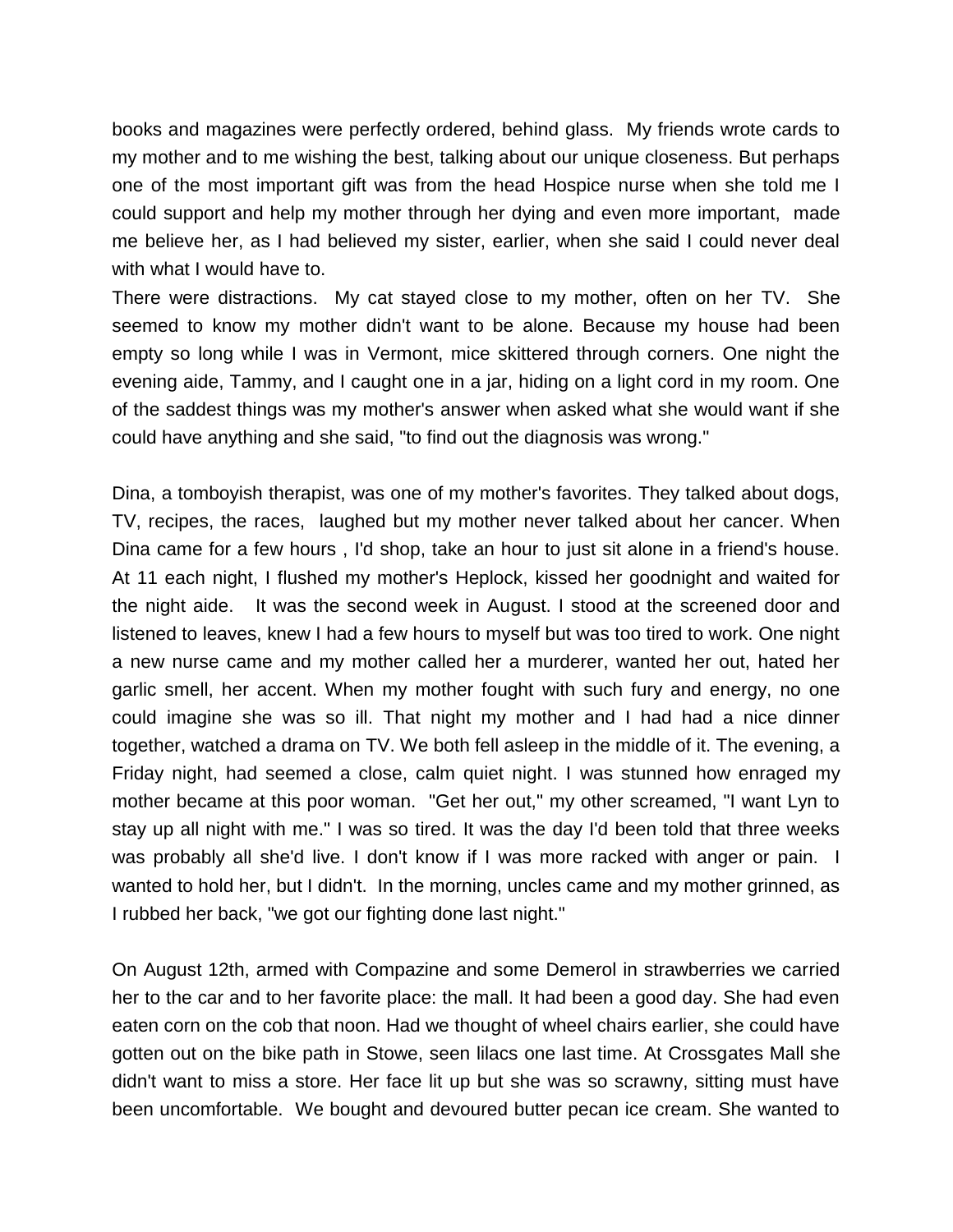buy me sandals at every shoe store since mine were in shreds. Next, a stop at a French bakery for almond paste croissants. When she died, I washed the shift she was wearing that day, there were still almond slivers stuck to it. She didn't want to leave and insisted we drive past where the new Macy's would open in the fall.

Every year my mother hated the tiger lilies, said they meant summer was gone. That August, blood crept into the maples early and my mother talked about not wanting to be around for any snow. I joked that we'd be having Thanksgiving in her bedroom, but I didn't believe it. My mother never mentioned my sister while she was at my house. If I asked her about that time in Stowe before I came back with the ambulance, she just shook her head.

We touched more than we had for a long time. I rubbed her shoulders and feet and I think it helped the pain she wouldn't admit she had. That first weekend in April I'd gone up to Stowe, I had taken her to have the hair cut she hated. But it gave my sister and me the distraction of setting it and playing with it, trying to joke that we might have a new calling. Four months later, it grew out into lustrous, long beautiful waves. Maybe it was the i.v. Her hair never looked nicer. I brushed it as the night aide did, gave her rub downs, took notes. Although the bed was electric, she never could seem to sit right for long and I couldn't leave the room without someone there. Hospice decided I needed more help, that I had to have a minute to myself and they scheduled a second volunteer to come from 10 am until noon every day to bathe my mother and let me do laundry, cook, just sit and have a cup of coffee.

On Friday, August 17, my mother complained so about everything I cooked that I remade a whole dinner. I needed a break and since one nurse was available, I went out to see a film. My mother seemed to resent that. When I came in, my contact lenses were hurting and I went to take them off. "Forget your eyes, " she said, "think about my i.v." This was so unlike my mother who for so long just worried about me, would want to come down and make soup for me if I a sore throat.

The following Sunday, Dina came for an hour in the morning and I went out and bought chicken. I stopped for coffee at a bakery where I kept falling asleep. Back in my house, my mother seemed more mellow. In a better mood, she wanted to help me cut up some zucchini. We watched two Sunday afternoon movies. I stretched out on the mattress on the floor, couldn't seem to stay awake. After dinner, my mother talked to college friends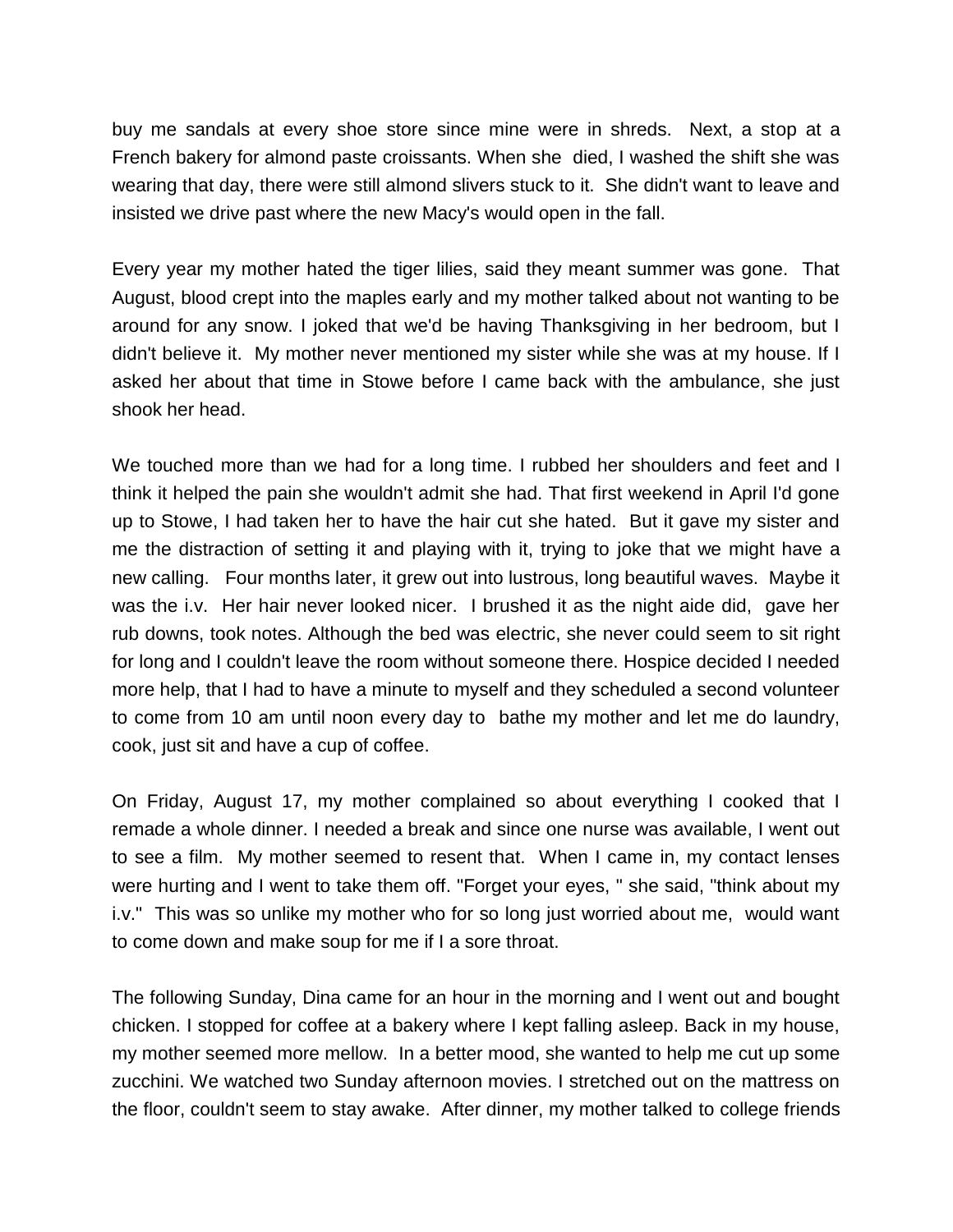and to several cousins. Tammy, the night aide, as always left notes about the evening. It seemed ordinary." Toward dawn (the patient) asked for hot chocolate but didn't drink much."

At 7 am, I flushed the i.v. The nurse thought perhaps it would be best to have my mother ask for Demerol, not add it without her knowing. I was a little nervous about this. On TV, strange movements in Iraq and Kuwait, where it seemed something was about to, on the verge of. The aide was coming at 8 am to meet me. I knew she'd bathe and clean my mother, so, since I hadn't the knack of removing and repinning the diapers, it would be easier to let her. This new aide, Joanne, seemed pleasant and friendly. Since my mother had not wanted me out of her sight, the nurse and aide insisted I be in another part of the house for those two hours so they could get to know my mother.

I took a cup of coffee out in front of the house and wrote for the first time since my mother had been there. I imagined, in a long poem, my mother's old friend, Murray, calling for her. Then Joanne said my mother was calling for me and calling for a Murray. "Don't go into the room," she told me. She said she had to be firm, let my mother know that for me to take care of her, I had to be able to breathe myself, keep my strength up for her.

At ten am I went in and turned on TV. It was a new talk show but my mother didn't seem interested. Her hands and frown said no. Something seemed different. I called the nurse and she said she'd stop by. My mother began calling, "Murray, Mama, Lyn." I called a friend who didn't think much could have changed since the night before. When the nurse came, she said there was almost no blood pressure, unlike earlier in the day. She rolled my mother over and said, "see, her skin is mottled. She's dying."

She gave my mother a morphine suppository. My mother did not seem peaceful. She seemed wretched, scared, and couldn't get comfortable. She kept saying she was cold. For the first

time, she didn't want me to rub her feet or hold her hand. She asked for toast and milk, something I remember she'd had on Sunday evenings as a child. But she didn't touch it. She didn't want the cat near her either, moaned for Murray, said he'd be angry at her. I told her Murray loved her and I loved her. I kept saying it over and over. Other friends, aides and nurses came. One told me people go to the brink of death, come back and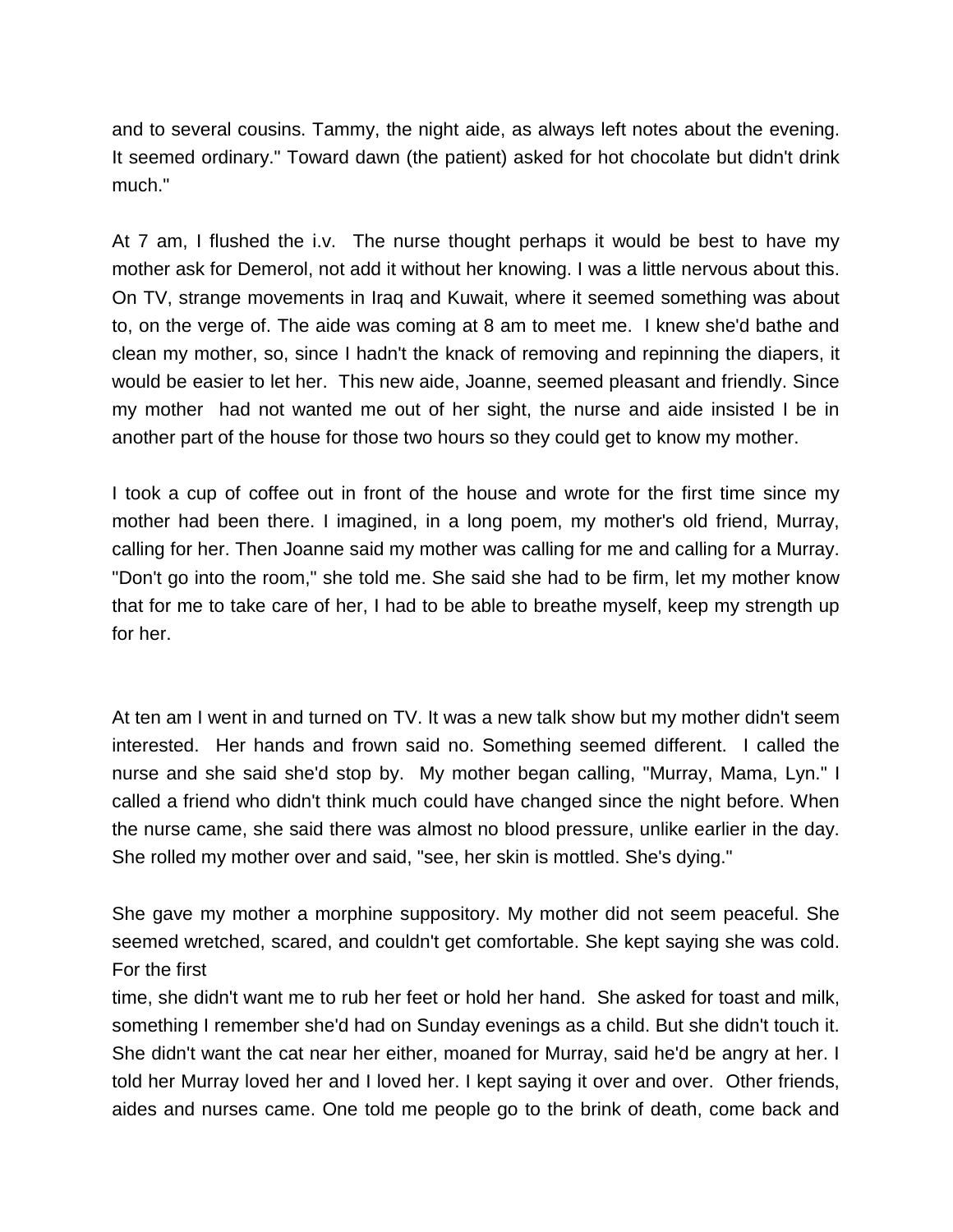have to do it over. That seemed horrible. The day was like moving under water. I found even my loose clothes were digging into me as if everything that held me hurt.

I sat near the bed. I had a notebook and only wrote a line on each page I never, until now, went back to:

Not able to believe this is happening

Now my hands are warmer than yours (my mother always complained that my hands were cool, so before I rubbed her back, I'd soak them in hot water)

- Oh Lyn, help me
- She doesn't say she feels "so so" but pushes me away

The flowers lasted as long as she did

We never got my mother lobster

All these lines were on top of blank empty pages in a dark blue notebook with just August 20, 1990 on the cover.

One friend came to my house and cooked pasta and insisted I eat some. It seemed I was walking in quicksand. It seemed unreal. My mother's lawyer called and I just said it wasn't a good time. "Love you, I love, " I said and my mother shook her head, a no. And I said you know I do and she finally said, "I know," but not that she loved me. Later I heard that the dying have to break off, they have to let go. And my mother never let go of me ever before for anything.

She told the nurse there was no more pain but she had her foot out from under the blankets and it was twitching. She said she wanted the bed pan, then seemed to forget. At 8 pm Dina came and gave her another stick of morphine and left. Betty, a new aide would be there at 11, although I knew I would stay in the room all night too. Friends who cooked and stopped by went home. One, Jordan, and I sat by the bed. Her moans were quieter, as if the morphine finally had taken hold and she seemed to be sleeping. She was so quiet. Her breath was quiet. We sat there from 8 until 9. There was a breeze in the maples, the dark moving in. Her breath seemed so slow, imperceptible. Then it seemed she hadn't been breathing for a while. We weren't sure how to tell. Her skin seemed no different. But the book about dying said there would be spaces. After what seemed one of the quietest moments, we called the nurse. It was 9:20 on the clock which, like so much in my house, she'd given me. I just sat there in the quiet, 9:20 like a brand or a tattoo in big red digital numbers.